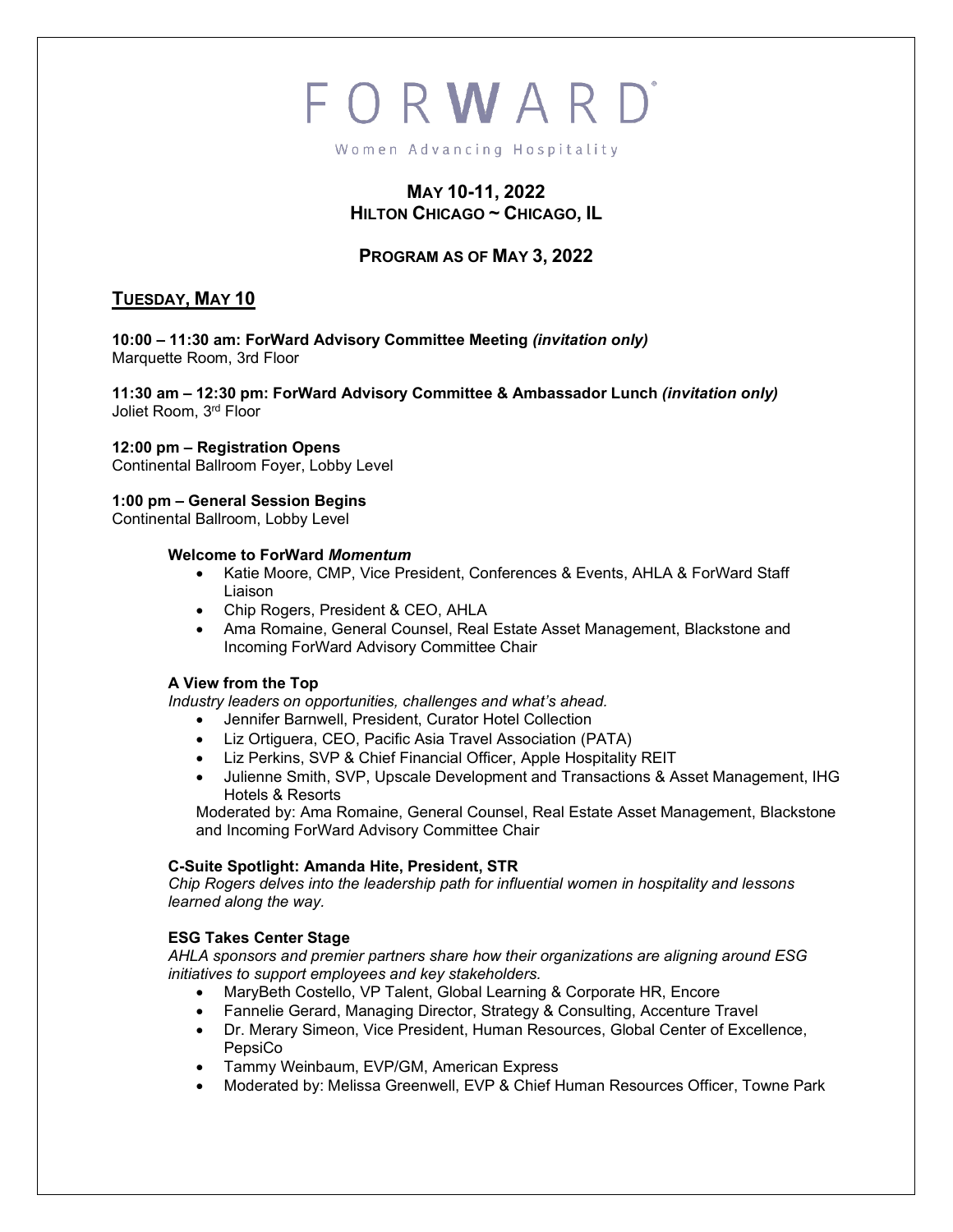#### **Mentorship Match**

*Against the backdrop of a newly launched AHLA Foundation mentorship program, successful mentor-mentee relationships share their stories highlighting the power of these connections.*

- Erica Cary, Vice President, Human Resources, Hilton
- Meghan Magette, Senior Director, Employer Branding, Hilton

#### **Dimensions of Diversity – Networking Activity**

*How do we define who we are, embrace our difference and create a diverse society? Let's relate to each other through the dimensions of diversity as we get to know each other a little better.*

• Jennifer Clark Fugolo, Vice President, Advancement, AHLA Foundation

#### **2:45 – 3:05 pm – Giving Back Break**

Continental Ballroom Foyer

#### **3:05 pm – General Session Resumes**

Continental Ballroom, Lobby Level

#### **ForWard Feature: Lauren Simmons**

*Stories of resilience from the youngest trader, only female and second-ever African American Woman at the New York Stock Exchange.* 

#### **Purpose, Empathy & Leadership: A Conversation with Mark Hoplamazian**

*Leading with empathy means being intentional in all that you do. Hear from former AHLA Chair of the Board on Hyatt's initiatives to support, grow, and empower team members at the corporate and property level.*

• Mark Hoplamazian, President & CEO, Hyatt Hotels Corporation

#### **Mentorship Match**

- Azim Saju, President & CEO, HDG Hotels
- Jyoti Sarolia, President & CEO, Ellis Hospitality Group

#### **General Manager Gurus: Property-Level Insights**

- Kristin Duncan, General Manager, Renaissance Chicago Downtown Hotel
- Kathy Heneghan, CMP, General Manager, Embassy Suites by Hilton Chicago-Downtown Magnificent Mile
- Shelley Meszoly, General Manager, 21C Museum Hotel Cincinnati and Co-Chair, AHLA General Managers Roundtable

Moderated by: Jennifer Chase, Senior Vice President, Illinois Hotel & Lodging Association

#### **Closing Remarks**

# **5:15 – 6:15 pm – ForWard Networking Reception**

Continental Ballroom Foyer

*Keep the Momentum going with cocktails and conversation in the lobby. And don't forget to stop for a photo op at the W!*

#### **WEDNESDAY, MAY 11**

#### **7:00 – 7:45 am – Morning Wellness**

*Energize your day with one of our optional wellness offerings:*

- Sunrise Yoga Waldorf Room,  $3<sup>rd</sup>$  Floor
- Downtown Power Walk Meet in the lobby

#### **8:00 am – Registration Opens**

Continental Ballroom Foyer, Lobby Level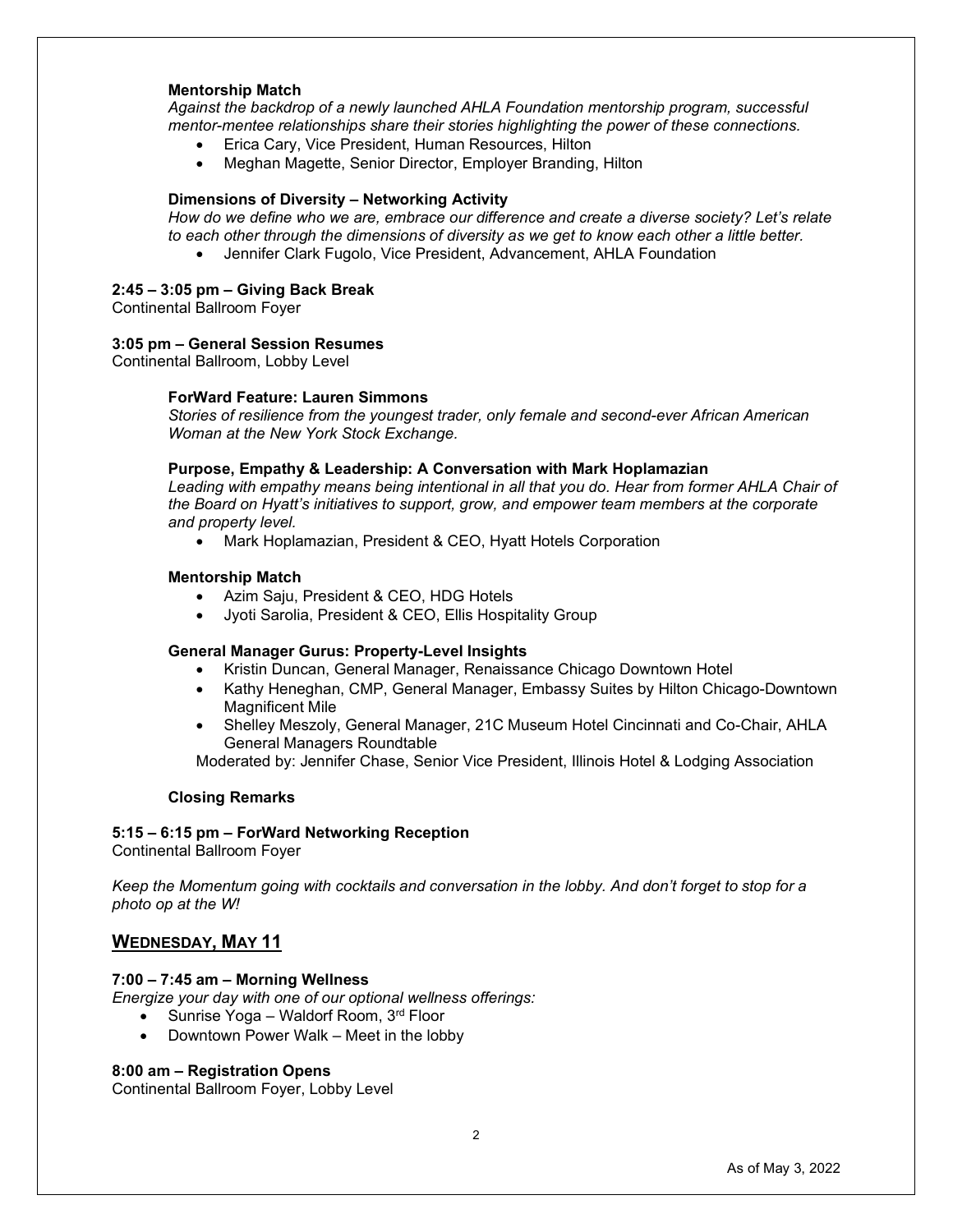#### **8:00 – 8:30 am – Breakfast Available**

Continental Ballroom Foyer, Lobby Level

#### **8:30 am – General Session**

Continental Ballroom, Lobby Level

#### **C-Suite Spotlight: Women Leading the Way**

*One organization, three, women-led divisions. Hear how this organization capitalizes on a women-supporting-women structure.* 

- Roys Laux, SVP & General Manager, Gilchrist & Soames
- Elizabeth McNulty, SVP & General Manager, Manchester Mills
- Sandy Romoser, President, Guest Worldwide

Moderated by: Kevin Carey, EVP & COO, AHLA

#### **Mentorship Match**

- Rob Palleschi, CEO, G6 Hospitality
- Ama Romaine, General Counsel, Real Estate Asset Management, Blackstone and Incoming ForWard Advisory Committee Chair

## **C-Suite Spotlight: Kristin Schneider, COO, Americas - Hotels & Hospitality, JLL**

*Chip Rogers delves into the leadership path for influential women in hospitality and lessons learned along the way.* 

# **9:15 – 10:00 am – Breakout Sessions**

**1. Powerful Presenting, Powerful Impact** Waldorf Room, 3rd Floor

*An interactive session to hone your public speaking skill, whether to an audience of 5 or 500.* 

• Denise Thomas, President/Owner, The Effective Communication Coach

### **2. Leadership Growth with Castell: An AHLA Foundation Project**

Astoria Room, 3rd Floor

*On the heels of this exciting merger, learn how you can engage and leverage the leadership opportunities provided by Castell: An AHLA Foundation Project.* 

- Jenna Fishel, Senior Vice President, Revenue Generation, First Hospitality Group
- Leah Murphy, Founder & CEO, Jane Hotel Group

• Dina Winder, SVP, Asset Management, Highgate Hotels Moderated by: Peggy Berg, Founder, Castell: An AHLA Foundation Project

# **3. How to Attract & Build a Better Team**

Joliet Room, 3rd Floor

*Recruiting and retaining talent is more vital than ever – learn how empathy and individual connectivity are key components to success that are often overlooked.* 

• Laisha Dismuke, Vice President, Human Resources, AHLA

#### **10:15 – 11:00 am – Breakout Sessions**

- **1. Financial Literacy - what you need to know, personally & professionally.** Joliet Room, 3rd Floor
	- Kristen McNamara, Executive Director, J.P. Morgan Private Bank
	- Maggie O'Brien, Managing Director, J.P. Morgan Private Bank
- **2. Crafting a Healthy Way ForWard for Your Post-Pandemic Organization**  Waldorf Room, 3rd Floor

*Examine the level of health your organization is operating at from the operating at from the top down and put it on a growth trajectory with 4 key organizational resiliency building steps.*

• Meghan Beck, LCSW, Supervisor, National EAP